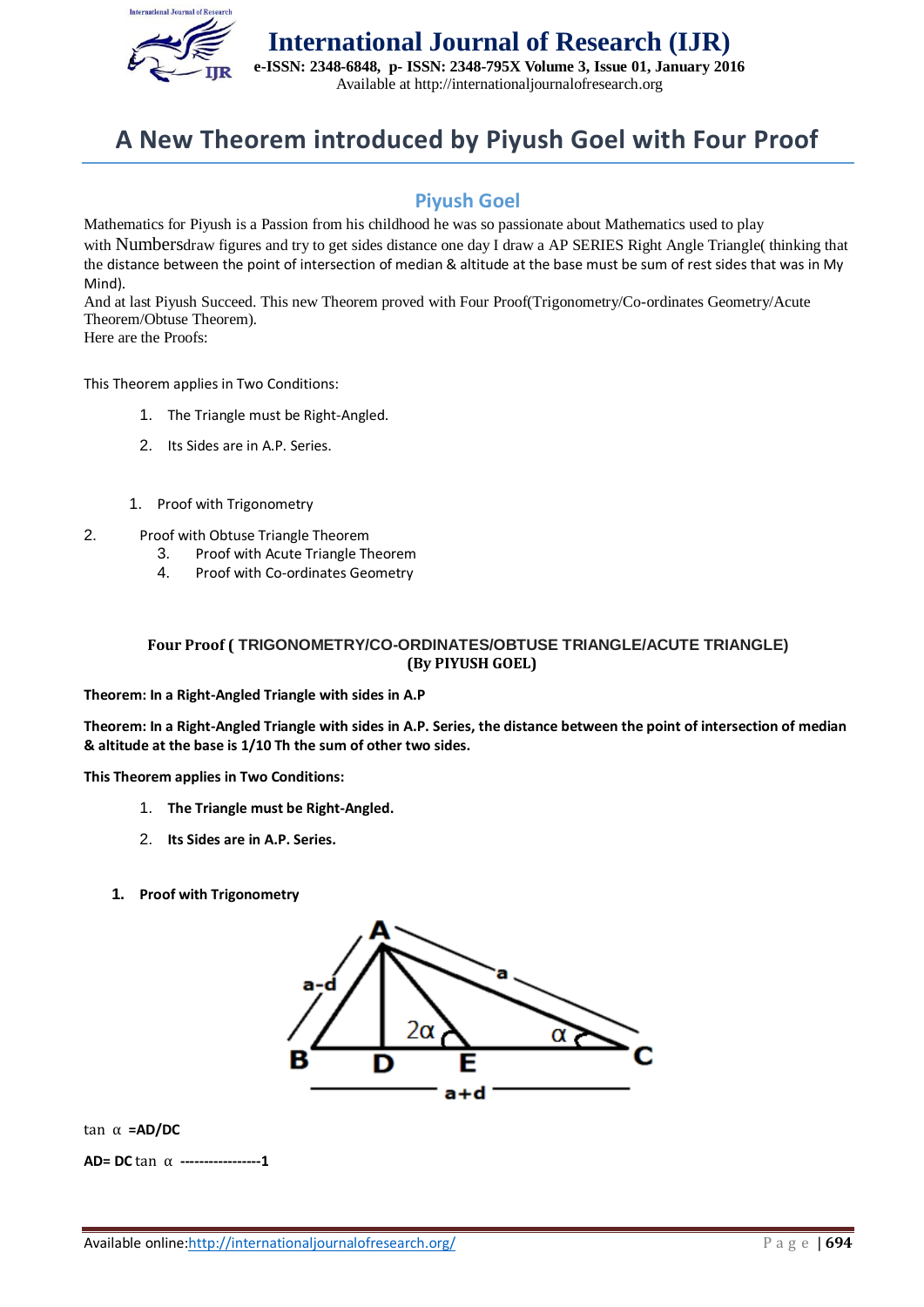

**International Journal of Research (IJR) e-ISSN: 2348-6848, p- ISSN: 2348-795X Volume 3, Issue 01, January 2016**

Available at http://internationaljournalofresearch.org

| $tan \ \alpha = AD/DE$                                                                                                                                                                                                                       |
|----------------------------------------------------------------------------------------------------------------------------------------------------------------------------------------------------------------------------------------------|
| AD= DE $\tan 2\alpha$ ----------------2                                                                                                                                                                                                      |
| <b>DC</b> tan $\alpha$ = <b>DE</b> tan $2\alpha$                                                                                                                                                                                             |
| (DE+EC) tan $\alpha$ = DE tan 2 $\alpha$                                                                                                                                                                                                     |
| <b>DE</b> tan $\alpha$ + <b>EC</b> tan $\alpha$ = <b>DE</b> tan $2\alpha$                                                                                                                                                                    |
| <b>DE</b> tan $\alpha$ + <b>EC</b> tan $\alpha$ = 2 <b>DE</b> tan $\alpha$ / (1- tan^2 $\alpha$ )                                                                                                                                            |
| <b>DE</b> tan $\alpha$ - <b>DE</b> tan^3 $\alpha$ + <b>EC</b> tan $\alpha$ - <b>EC</b> tan^3 $\alpha$ = <b>2 DE</b> tan $\alpha$                                                                                                             |
| <b>EC</b> tan $\alpha$ - <b>EC</b> tan^3 $\alpha$ - <b>DE</b> tan^3 $\alpha$ = <b>2 DE</b> tan $\alpha$ - <b>DE</b> tan $\alpha$                                                                                                             |
| tan α(EC – EC tan^2 α– DE t an^2 α)= DE tan α                                                                                                                                                                                                |
| <b>DE</b> tan^2 $\alpha$ - <b>DE</b> = <b>EC</b> tan^2 $\alpha$ – <b>EC</b>                                                                                                                                                                  |
| -DE (tan^2 α+ 1) = -EC (1 - tan^2 α)                                                                                                                                                                                                         |
| DE $(\sin^2 2\alpha / \cos^2 2\alpha + 1)$ = EC $(1 - \sin^2 2\alpha / \cos^2 2\alpha)$                                                                                                                                                      |
| <b>DE</b> $\left(\sin^2 2\alpha + \cos^2 2\alpha / \cos^2 2\alpha\right)$ = <b>EC</b> $\left(\cos^2 2\alpha - \sin^2 2\alpha / \cos^2 2\alpha\right)$                                                                                        |
| <b>DE</b> $(\sin^2 2\alpha + \cos^2 2\alpha) = EC(\cos^2 2\alpha - \sin^2 2\alpha)$                                                                                                                                                          |
| <b>DE</b> $\left(\sin^2 2\alpha + \cos^2 2\alpha\right)$ = <b>EC</b> $\left(\cos^2 2\alpha - \sin^2 2\alpha\right)$ where $\left(\sin^2 2\alpha + \cos^2 2\alpha - 1\right)$ & $\left(\cos^2 2\alpha - \sin^2 2\alpha - \cos 2\alpha\right)$ |
|                                                                                                                                                                                                                                              |
| DE= EC cos $2\alpha$                                                                                                                                                                                                                         |
| $cos\alpha$ = a/a+d & sin $\alpha$ = (a-d)/ (a +d)                                                                                                                                                                                           |
| $\cos^2 2\alpha = a^2/(a+b)^2$                                                                                                                                                                                                               |
| $\sin^2 2\alpha = (a-d)^2/(a+d)^2$                                                                                                                                                                                                           |
| <b>DE= EC</b> ( $\cos^2 2\alpha$ - $\sin^2 2\alpha$ )                                                                                                                                                                                        |
| = EC ( $a^2/$ (a +b) <sup>2</sup> - (a-d) <sup>2</sup> / (a +d) <sup>2</sup>                                                                                                                                                                 |
| $=$ EC ( a <sup>2</sup> - (a-d) <sup>2</sup> / (a +d) <sup>2</sup>                                                                                                                                                                           |
| = EC (a -a +d) (a+ a-d)/ (a+ d) <sup>2</sup>                                                                                                                                                                                                 |
| = EC (d) $(2 a - d) / (a + d)^2$                                                                                                                                                                                                             |
| = (a +d)/2(d) (2 a -d)/ (a +d) <sup>2</sup> ------------- where EC= (a +d)/2                                                                                                                                                                 |
| $= (d) (2 a - d)/2(a + d)$                                                                                                                                                                                                                   |
| $=$ (d) $(8 d - d)/2(4 d+d)$ --------------------where a= 4 d (as per the Theorem)                                                                                                                                                           |
| $= 7 d2/2 (5 d)$                                                                                                                                                                                                                             |
| $= 7 d / 10$                                                                                                                                                                                                                                 |
| $= (3 d+4 d)/10 = (A B+AC)/10$                                                                                                                                                                                                               |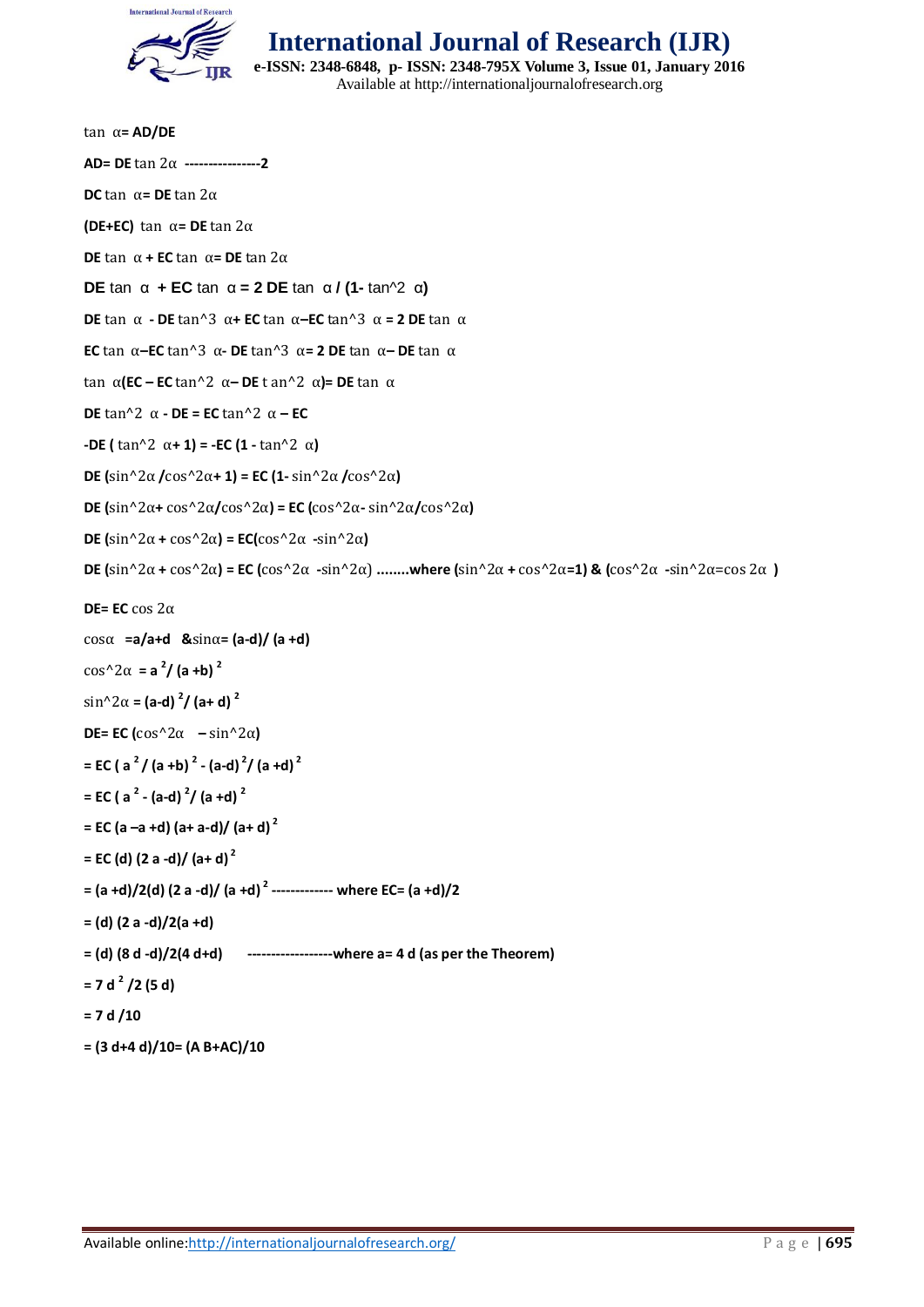

**International Journal of Research (IJR)**

**e-ISSN: 2348-6848, p- ISSN: 2348-795X Volume 3, Issue 01, January 2016** Available at http://internationaljournalofresearch.org

## **2. Proof with Obtuse Triangle Theorem**



**AC <sup>2</sup> =EC <sup>2</sup> +A E <sup>2</sup> +2 C E. DE where EC = ( a +d) /2,A E=( a +d)/2**

**a 2 = (a +d/2)<sup>2</sup> + (a+ d/2)<sup>2</sup> + 2(a +d)/2 DE**

**= (a +d/2) (a+d+2 DE)**

**= (a +d/2) (a+d+2 DE) where a= 4 d**

**16 d <sup>2</sup>= (5 d/2) (5 d+2 DE)**

**32 d/5 = 5 d + 2 DE**

**32 d/5 - 5 d = 2 DE**

**32 d -25 d/5 = 2 DE**

**DE =7 d /10**

**= (3 d+4 d)/10 = (A B+AC)/10**

**3. Proof with Acute Triangle Theorem**



**A B <sup>2</sup> = AC <sup>2</sup> +BC <sup>2</sup> – 2 BC.DC**

**(a-d) 2= a <sup>2</sup> + (a+ d) <sup>2</sup>**

**where A B= (a-d), AC=a, BC =( a +d) & EC= (a +d)/2**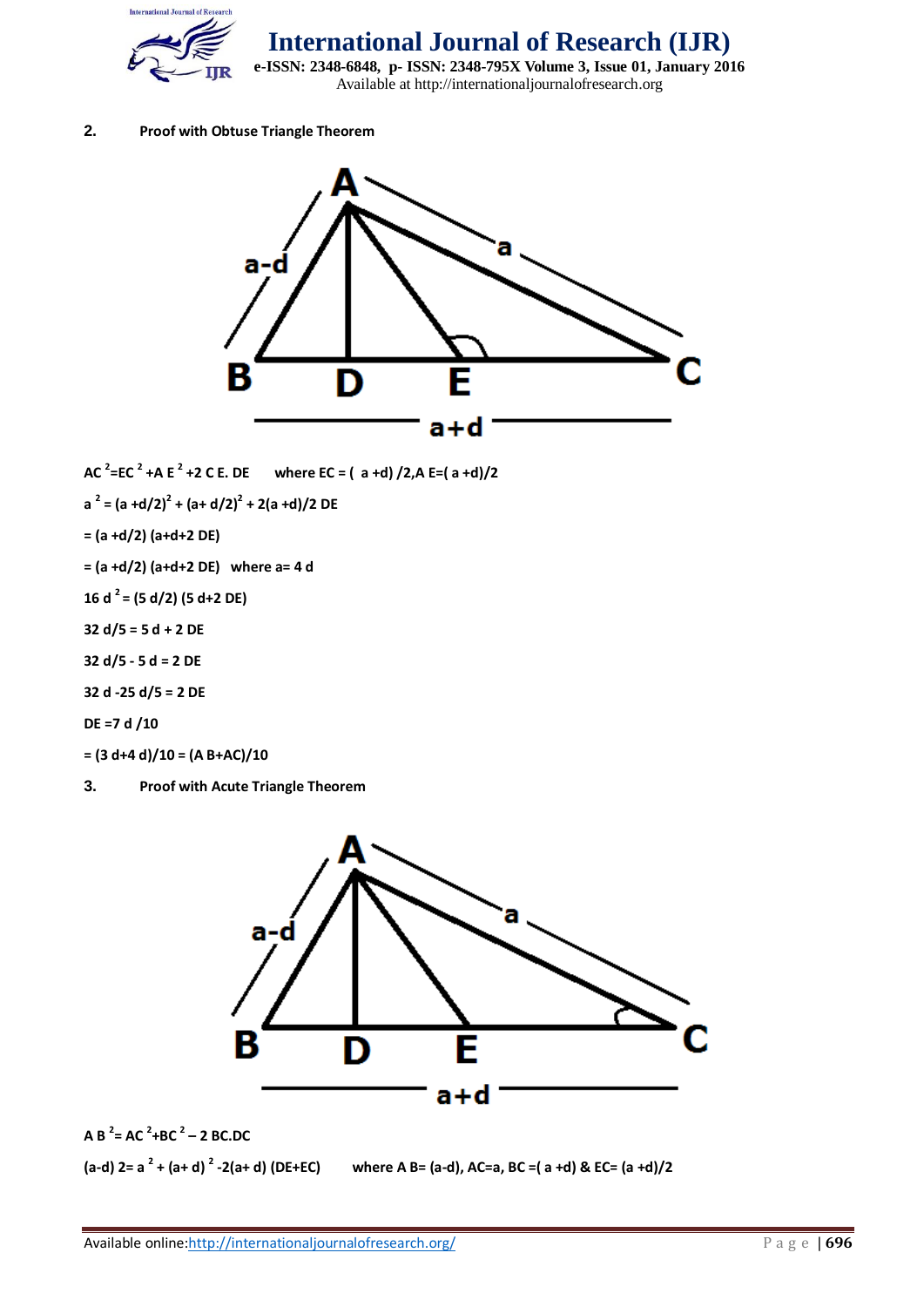

**International Journal of Research (IJR)**

**e-ISSN: 2348-6848, p- ISSN: 2348-795X Volume 3, Issue 01, January 2016** Available at http://internationaljournalofresearch.org

**(a-d) <sup>2</sup> – (a +d)<sup>2</sup> = a 2 -2(a +d)(DE+EC) (a- d –a-d) (a -d +a +d) = a 2 -2(a+ d) (2 DE+a+d)/2 2(-2 d) (2 a) <sup>=</sup> 2 a <sup>2</sup> -2(a +d) (2 DE+a+d) -8 ad - 2 a <sup>2</sup> = -2(a +d) (2 DE+a+d) -2 a (4 d +a) = -2(a +d) (2 DE+a+d) a (4 d + a) = (a +d)(2 DE+a+d) 4 d (4 d + 4 d) = (4 d+d) (2 DE+4 d+d) 4 d (8 d) = (5 d) (2 DE+5 d) 32 d <sup>2</sup> /5 d = (2 DE+5 d) 32 d/5 = (2 DE+5 d) 32 d/5 – 5 d = 2 DE (32 d - 25 d)/5 = 2 DE DE = 7 d/10 = (3 d+4 d)/10 = (AB+AC)/10**

**4. Proof with Co-ordinates Geometry**



**In Triangle A B C,point A,B&C,s co-ordinates are respectively (0,0) ,(a,0)&(0,b). Point D is middle point ,co-ordinates of Point Dis (a/2,b/2)**

**Equation of BE is .................. ( Two Points equation) Y –Y1 =(X – X<sup>1</sup> )(Y2 –Y1)/(X2 – X<sup>1</sup> )**

**Y – 0 =b-0/0-a(X – a)**

**Y = -b/a(X) + b------------------- (1)**

**M**  $_1 = -b/a$ 

**For perpendicular**